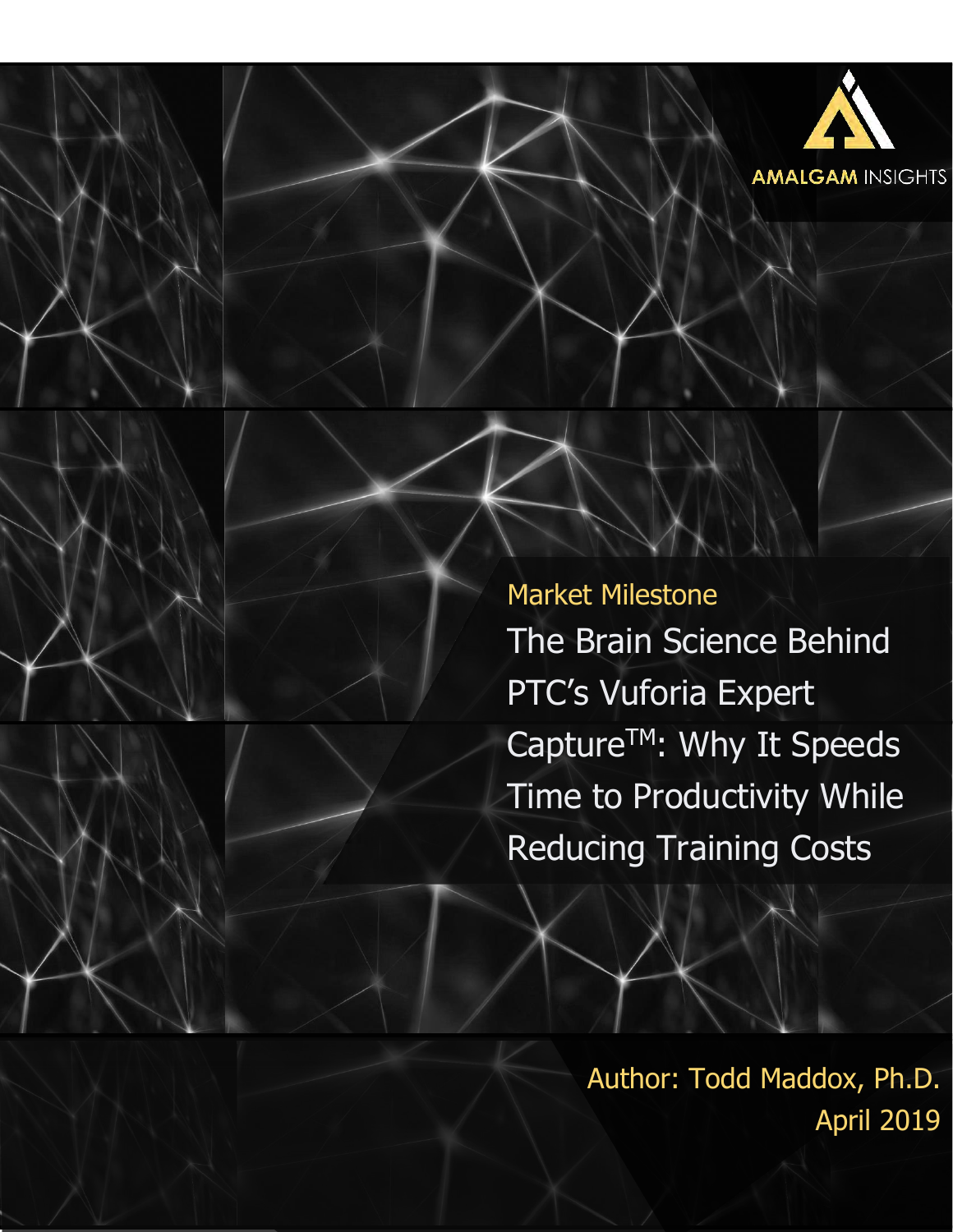# Market Milestone

The Brain Science Behind PTC's Vuforia Expert Capture<sup>TM</sup>: Why It Speeds Time to Productivity While Reducing Training Costs

# EXECUTIVE SUMMARY

**AMALGAM INSIGHTS** 

#### **Key Stakeholders:**

Product Lifecycle Managers, Industrial Learning Officers, Manufacturing Learning Officers, Industrial Managers, Manufacturing Managers, Product Scientists, Product Development Managers, Manufacturing Process Managers, Field Service Managers, Field Service Representatives.

#### **Why It Matters:**

The workforce skills gap is growing in the manufacturing and industrial sector, and is exacerbated by the exodus of highly talented and knowledgeable retiring workers. These subject matter experts' knowledge needs to be tapped, curated, packaged and delivered to new workers in a way that speeds time to productivity while reducing training costs.

### **Top Takeaway:**

The brain science of learning suggests that the most effective workforce training tools engage the worker in a way that directly and naturally maps onto the relevant learning and memory systems in the brain. PTC's Vuforia Expert Capture™ uses augmented reality technology to meet these needs by curating subject matter experts' knowledge and presenting that information to workers in a way that minimizes cognitive load while simultaneously engaging experiential and behavioral skills learning systems in the brain. This speeds time to productivity, trains subject matter and behavioral skills expertise, all while reducing training costs.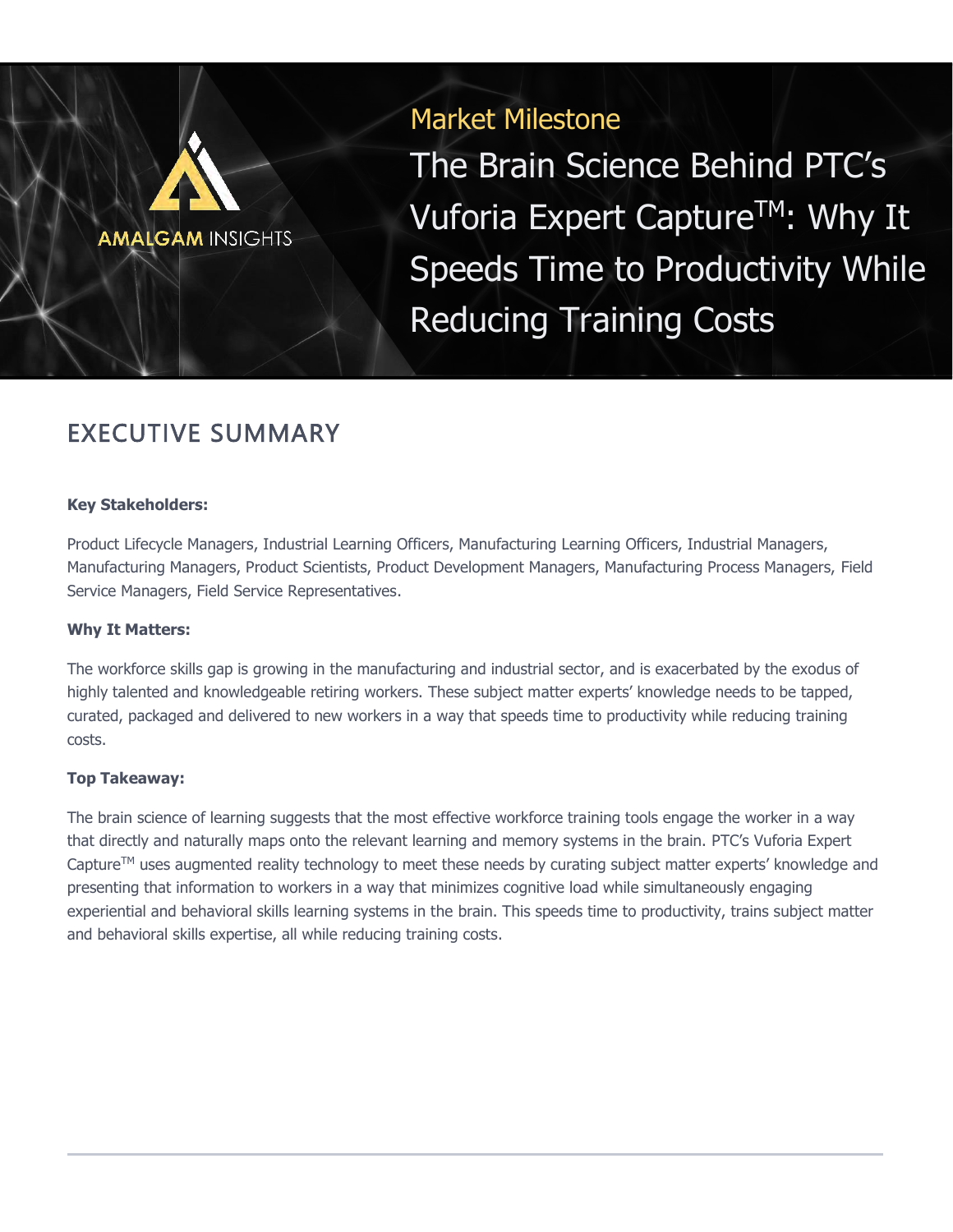

### THE PROBLEM

A major workforce skills gap threatens the manufacturing and industrial sectors. The [Manufacturing Institute](http://www.themanufacturinginstitute.org/) predicts that while nearly 10 million manufacturing jobs will be needed in the next



decade, millions of these jobs will go unfilled. Exacerbating this problem is the fact that new workers will not have the

level of expertise of those retiring from the workforce. This will leave the manufacturing and industrial sector with a less productive workforce.

What is needed are methods for training the new workforce that instill the subject matter expertise and behavioral skills repertoire of the expert. This requires the development of tools that effectively curate, package and deliver that expertise to new workers in a time-effective, cost-effective and scalable manner that speeds the time to productivity, all while reducing training costs.

To build such a tool one needs to understand (a) the nature of expertise so that it can be captured and curated, and (b) how the brain learns so that the curated content can be packaged and delivered in the optimal manner.

## THE NATURE OF EXPERTISE

Experts have a vast store of subject matter expertise and a behavioral skills repertoire that they draw from when on-the-job. Experts know the steps needed to complete a task, the order in which those steps must be completed, and the challenges associated with mastering each step. What is needed is a tool for capturing and curating this vast knowledge by allowing the expert to convey the step-by-step directions needed to complete a task quickly and efficiently. What results are a set of Standard Operating Procedures (SOP) that must then be packaged and delivered to workers in a way that speeds the time to productivity and enhances subject matter and behavioral skills expertise.

## THE BRAIN SCIENCE OF LEARNING

The traditional approach to packaging and delivering information is to construct a training manual or training video that captures the steps needed to complete some task. This could be delivered during the onboarding process and also made available to the workers on the plant floor.

From a learning science perspective—the marriage of psychology and brain science--this approach is suboptimal for a number of reasons.



First, the load on the cognitive processing systems in the brain, in particular the prefrontal cortex, is high. Working memory and attention must be

recruited to memorize the steps needed to complete the task, but working memory and attention are limited resources, and they are easily taxed leading to slow and inefficient learning.



Second, the learning takes place in a vacuum separated in both time and location from the task to be learned. The temporal separation places additional load on the cognitive system to store the

information in long-term memory for later retrieval when on-the-job. The spatial separation means that experiential and behavioral skills learning systems in the brain that would be recruited should the learning take place while performing the task, will not be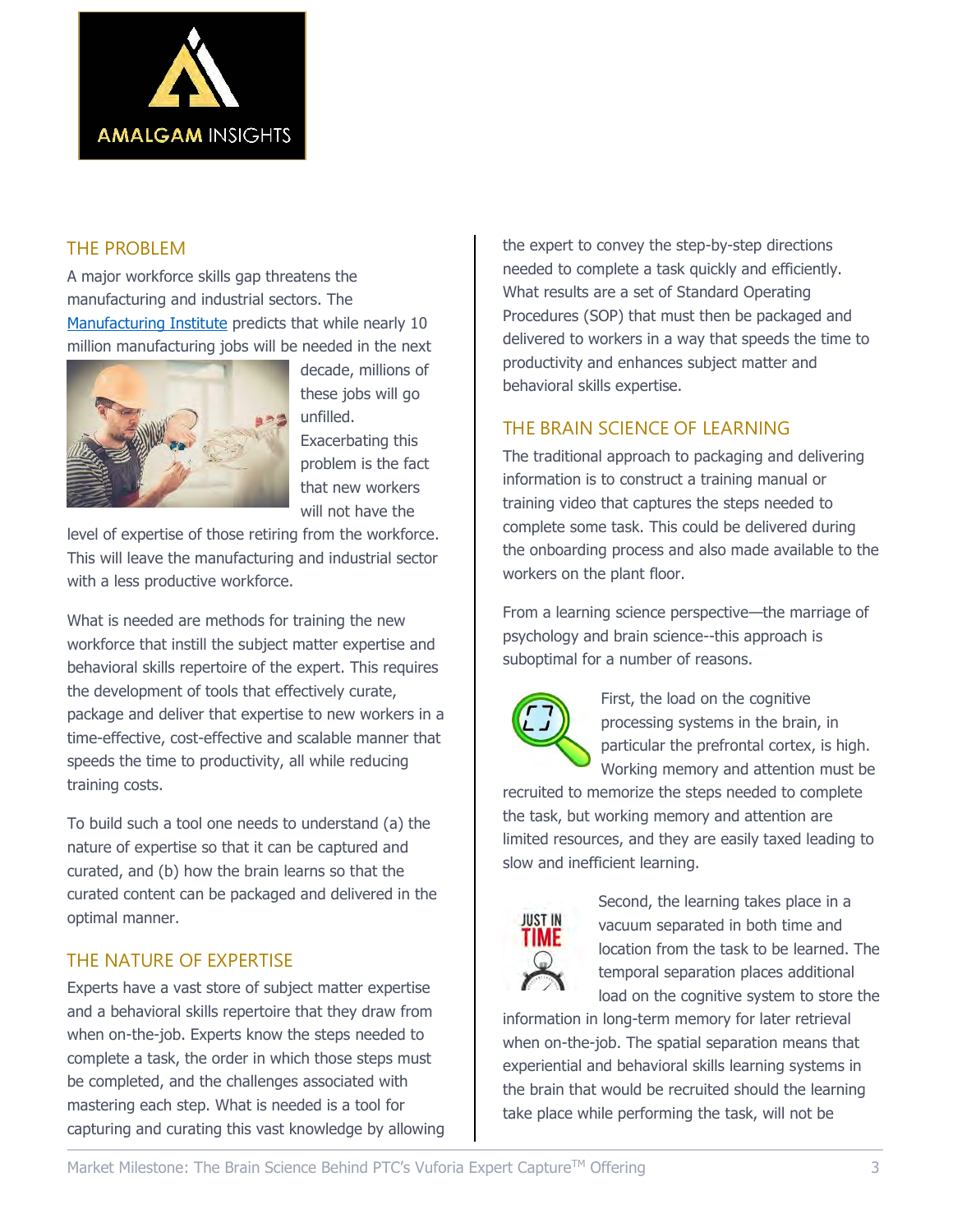

recruited. This means that the strong behavioral skills repertoire of the expert will not be trained.

Taken together, this reduces the overall effectiveness of training and weakens learning and retention. In short, tasks that are most quickly and accurately learned through *physical repetition* are learned slowly and inaccurately through *mental repetition*.

## PTC'S VUFORIA EXPERT CAPTURE™ IN CONTEXT

The learning science offers a roadmap for addressing the workforce skills gap. First, one must capture and curate content from experts to build the standard operating procedures. Second, that curated content must be presented to workers in a way that minimize the load on cognitive processes, such as working memory and attention, by presenting information when and where workers need it. Third, that curated content must be presented while the worker is performing the task so that experiential and behavioral skills learning systems in the brain are also being recruited. This will simultaneously train the subject matter expertise in the worker, but will also build the critical behavioral skills repertoire needed to be effective.

PTC's Vuforia Expert Capture™ uses augmented reality technology to meet these needs. Vuforia Expert Capture<sup>™</sup> allows subject matter experts to record the step-by-step directions needed to perform critical manufacturing and industrial tasks quickly and accurately. Using augmented reality tools (e.g., the Microsoft Hololens) this step-by-step, expert content is presented to workers when and where they need it, meaning in real-time and in the flow of work while physically performing the task. Presenting expert content in the flow of work *when* the worker needs it minimizes the need to retrieve previously studied

information from long term memory or, if that information has been forgotten, minimizes the need to revisit the manual. This significantly reduces the working memory and attention load on the worker, and allows the worker to reserve these precious cognitive resources for other tasks at hand (Figure 1).

### Figure 1: Evolution of Temporal Distance



Presenting information where the worker needs it means that the instructions are presented as text or graphics (e.g., arrows) within the worker's field of view while they are performing the task. There is no need to walk across the plant floor to revisit the manual, or to shift visual attention away from the task at hand and to a manual. Rather, the task and instructions are all presented within the worker's field of view. This significantly reduces the working memory and attention load on the worker, and allows the worker to reserve these precious cognitive resources for other tasks at hand.

### Figure 2: Evolution of Spatial Distance



By offering step-by-step guidance to the worker while they are performing the task, PTC's Vuforia Expert Capture<sup>TM</sup> engages cognitive learning systems in the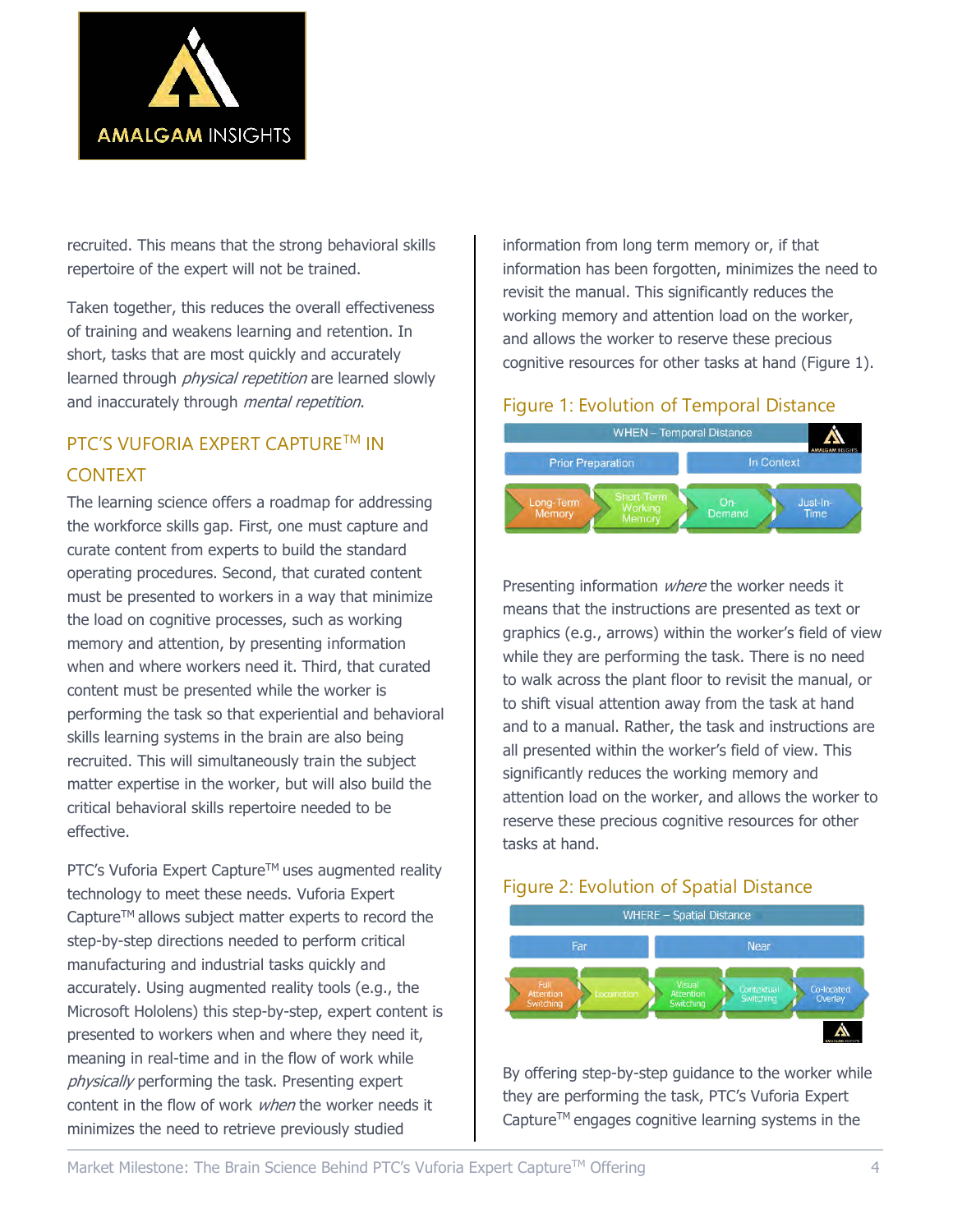

brain, but more importantly simultaneously engages experiential and behavioral skills learning systems in the brain. This "learning by doing" approach builds the strong subject matter expertise in workers but does this while simultaneously training the strong behavioral skills repertoire needed in industrial and manufacturing settings. Taken together, this speeds the time to productivity, trains subject matter and behavioral skills expertise, all while reducing training costs.



### CONCLUSIONS AND RECOMMENDATIONS

If you are involved in the manufacturing and industrial sector and the current workforce skills gap is threatening your organization, you should **consider augmenting your current training solutions with solutions that are optimized for the way that the brain learns**. The brain learns most effectively when knowledge is presented in the flow of work and broadly engages multiple learning and memory systems in the brain. Augmented reality training tools can achieve these aims by capturing and curating the extensive knowledge of your subject matter experts,

and packaging and delivering that content to workers in a way that speeds the time to productivity, trains subject matter and behavioral skills expertise, all while reducing training costs.

**PTC's Vuforia Expert CaptureTM is recommended for companies seeking to record step-by-step directions from manufacturing and industrial subject matter** experts because these directions can be recorded quickly and accurately in a format that is easy to understand.

PTC's Vuforia Expert Capture™ is also recommended because it **delivers this expert content in a way that trains both the subject matter expertise and the behavioral skills repertoire** needed to address the challenges that they will face in a complex and variable work environment. It does this by delivering the expert content in a way that reduces the load on cognitive processing systems in the brain while engaging experiential and behavioral skills learning systems in the brain in synchrony.

Finally, we recommend PTC's Vuforia Expert Capture™ because **its "learning by doing" approach speeds the time to expertise**. Training workers while they perform the task builds subject matter expertise, a behavioral skills repertoire, and accelerates the worker's time to reach expertise. With so many subject matter experts retiring, speeding the development of expertise in new workers is critical in industrial and manufacturing settings.

> Todd Maddox Brain Scientist April 17, 2019